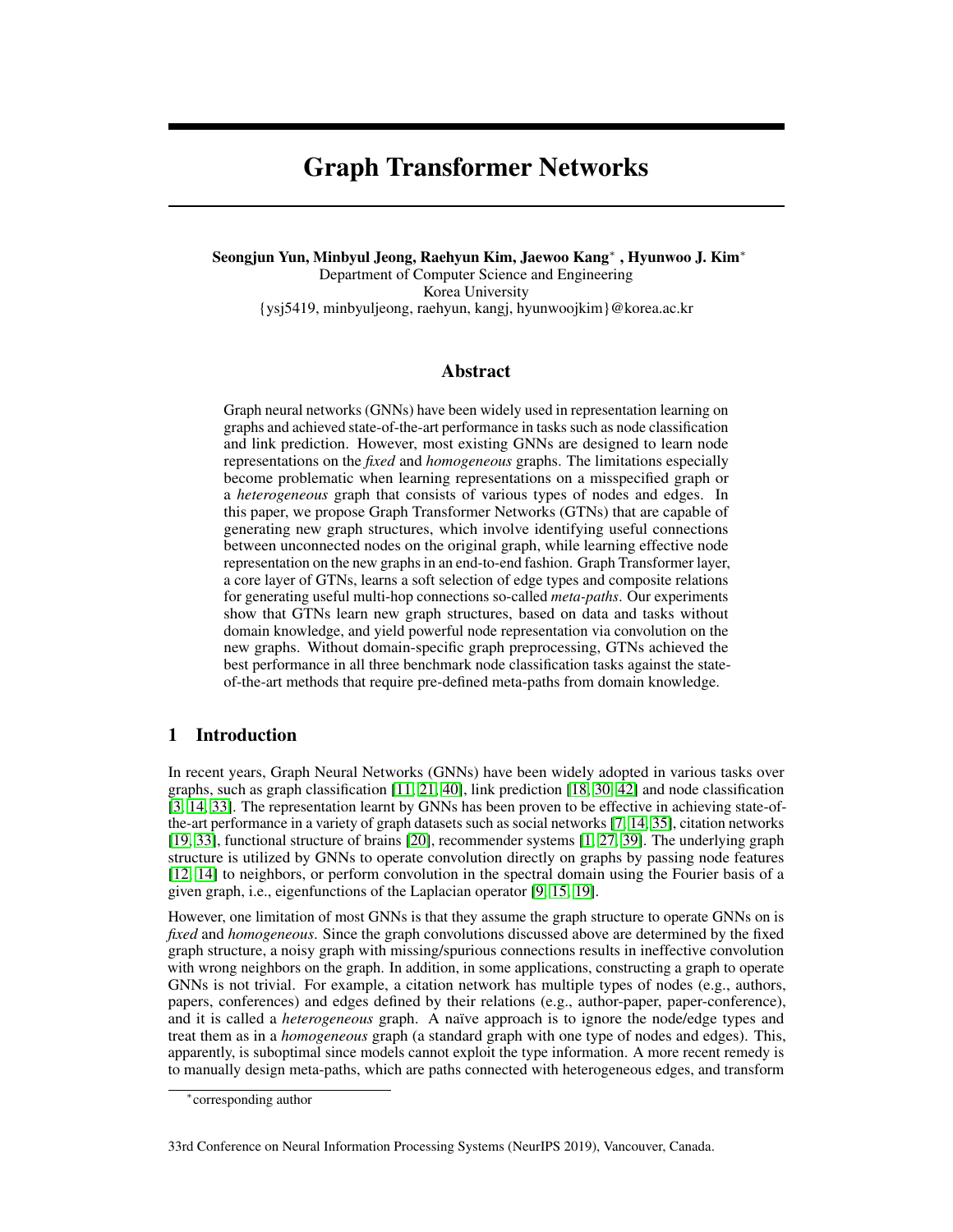a heterogeneous graph into a *homogeneous* graph defined by the meta-paths. Then conventional GNNs can operate on the transformed homogeneous graphs [37, 43]. This is a two-stage approach and requires hand-crafted meta-paths for each problem. The accuracy of downstream analysis can be significantly affected by the choice of these meta-paths.

Here, we develop Graph Transformer Network (GTN) that learns to transform a heterogeneous input graph into useful meta-path graphs for each task and learn node representation on the graphs in an end-to-end fashion. GTNs can be viewed as a graph analogue of Spatial Transformer Networks [16] which explicitly learn spatial transformations of input images or features. The main challenge to transform a heterogeneous graph into new graph structure defined by meta-paths is that meta-paths may have an arbitrary length and edge types. For example, author classification in citation networks may benefit from meta-paths which are Author-Paper-Author (APA) or Author-Paper-Conference-Paper-Author (APCPA). Also, the citation networks are directed graphs where relatively less graph neural networks can operate on. In order to address the challenges, we require a model that generates new graph structures based on composite relations connected with softly chosen edge types in a heterogeneous graph and learns node representations via convolution on the learnt graph structures for a given problem.

Our contributions are as follows: (i) We propose a novel framework Graph Transformer Networks, to learn a new graph structure which involves identifying useful meta-paths and multi-hop connections for learning effective node representation on graphs. (ii) The graph generation is interpretable and the model is able to provide insight on effective meta-paths for prediction. (iii) We prove the effectiveness of node representation learnt by Graph Transformer Networks resulting in the best performance against state-of-the-art methods that additionally use domain knowledge in all three benchmark node classification on heterogeneous graphs.

# 2 Related Works

Graph Neural Networks. In recent years, many classes of GNNs have been developed for a wide range of tasks. They are categorized into two approaches: spectral [5, 9, 15, 19, 22, 38] and nonspectral methods [7, 12, 14, 26, 29, 33]. Based on spectral graph theory, *Bruna et al.* [5] proposed a way to perform convolution in the spectral domain using the Fourier basis of a given graph. *Kipf et al.* [19] simplified GNNs using the first-order approximation of the spectral graph convolution. On the other hand, non-spectral approaches define convolution operations directly on the graph, utilizing spatially close neighbors. For instance, *Veličković et al.* [33] applies different weight matrices for nodes with different degrees and *Hamilton et al.* [14] has proposed learnable aggregator functions which summarize neighbors' information for graph representation learning.

Node classification with GNNs. Node classification has been studied for decades. Conventionally, hand-crafted features have been used such as simple graph statistics [2], graph kernel [34], and engineered features from a local neighbor structure [23]. These features are not flexible and suffer from poor performance. To overcome the drawback, recently node representation learning methods via random walks on graphs have been proposed in DeepWalk [28], LINE [32], and node2vec [13] with tricks from deep learning models (e.g., skip-gram) and have gained some improvement in performance. However, all of these methods learn node representation solely based on the graph structure. The representations are not optimized for a specific task. As CNNs have achieved remarkable success in representation learning, GNNs learn a powerful representation for given tasks and data. To improve performance or scalability, generalized convolution based on spectral convolution [4, 26], attention mechanism on neighbors [25, 33], subsampling [6, 7] and inductive representation for a large graph [14] have been studied. Although these methods show outstanding results, all these methods have a common limitation which only deals with a *homogeneous* graph.

However, many real-world problems often cannot be represented by a single homogeneous graph. The graphs come as a heterogeneous graph with various types of nodes and edges. Since most GNNs are designed for a single homogeneous graph, one simple solution is a two-stage approach. Using meta-paths that are the composite relations of multiple edge types, as a preprocessing, it converts the heterogeneous graph into a homogeneous graph and then learns representation. The metapath2vec [10] learns graph representations by using meta-path based random walk and HAN [37] learns graph representation learning by transforming a heterogeneous graph into a homogeneous graph constructed by meta-paths. However, these approaches manually select meta-paths by domain experts and thus might not be able to capture all meaningful relations for each problem. Also, performance can be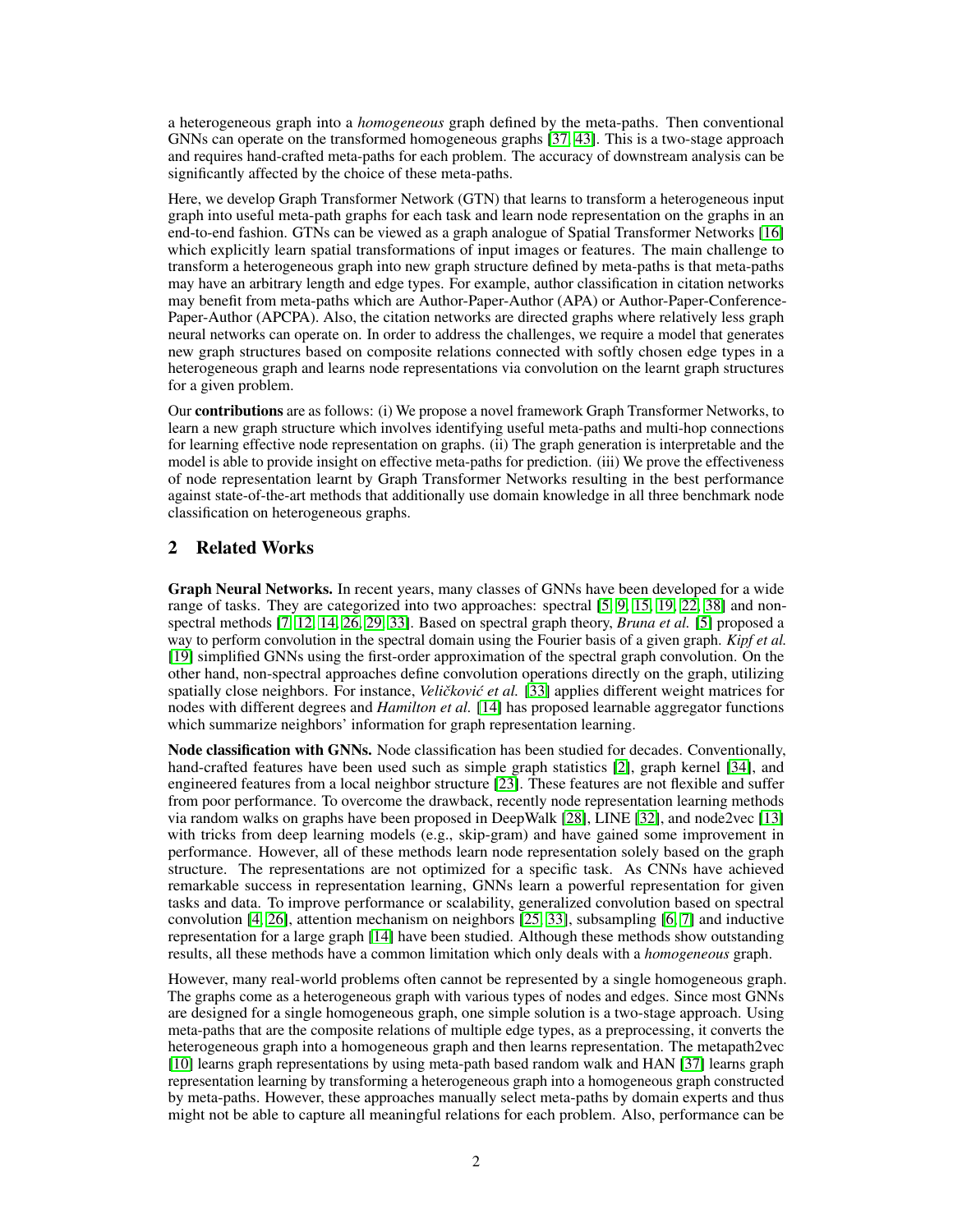significantly affected by the choice of meta-paths. Unlike these approaches, our Graph Transformer Networks can operate on a heterogeneous graph and transform the graph for tasks while learning node representation on the transformed graphs in an end-to-end fashion.

## 3 Method

The goal of our framework, Graph Transformer Networks, is to generate new graph structures and learn node representations on the learned graphs simultaneously. Unlike most CNNs on graphs that assume the graph is given, GTNs seek for new graph structures using multiple candidate adjacency matrices to perform more effective graph convolutions and learn more powerful node representations. Learning new graph structures involves identifying useful meta-paths, which are paths connected with heterogeneous edges, and multi-hop connections. Before introducing our framework, we briefly summarize the basic concepts of meta-paths and graph convolution in GCNs.

### 3.1 Preliminaries

One input to our framework is multiple graph structures with different types of nodes and edges. Let  $\mathcal{T}^v$  and  $\mathcal{T}^e$  be the set of node types and edge types respectively. The input graphs can be viewed as a heterogeneous graph [31]  $G = (V, E)$ , where V is a set of nodes, E is a set of observed edges with a node type mapping function  $f_v: V \to T^v$  and an edge type mapping function  $f_e: E \to T^e$ . Each node  $v_i \in V$  has one node type, i.e.,  $f_v(v_i) \in \mathcal{T}^v$ . Similarly, for  $e_{ij} \in E$ ,  $f_e(e_{ij}) \in \mathcal{T}^e$ . When  $|{\cal T}^e|=1$  and  $|{\cal T}^v|=1$ , it becomes a standard graph. In this paper, we consider the case of  $|{\cal T}^e|>1$ . Let N denotes the number of nodes, i.e.,  $|V|$ . The heterogeneous graph can be represented by a set of adjacency matrices  $\{A_k\}_{k=1}^K$  where  $K = \mathcal{T}^e$ , and  $A_k \in \mathbf{R}^{N \times N}$  is an adjacency matrix where  $A_k[i, j]$  is non-zero when there is a k-th type edge from j to i. More compactly, it can be written as a tensor  $A \in \mathbf{R}^{N \times N \times K}$ . We also have a feature matrix  $X \in \mathbf{R}^{N \times D}$  meaning that the D-dimensional input feature given for each node.

**Meta-Path [37]** denoted by  $p$  is a path on the heterogeneous graph  $G$  that is connected with heterogeneous edges, i.e.,  $v_1 \xrightarrow{t_1} v_2 \xrightarrow{t_2} \ldots \xrightarrow{t_l} v_{l+1}$ , where  $t_l \in \mathcal{T}^e$  denotes an *l*-th edge type of meta-path. It defines a composite relation  $R = t_1 \circ t_2 \dots \circ t_l$  between node  $v_1$  and  $v_{l+1}$ , where  $R_1 \circ R_2$  denotes the composition of relation  $R_1$  and  $R_2$ . Given the composite relation R or the sequence of edge types  $(t_1, t_2, \ldots, t_l)$ , the adjacency matrix  $A_{\mathcal{P}}$  of the meta-path P is obtained by the multiplications of adjacency matrices as

$$
A_{\mathcal{P}} = A_{t_1} \dots A_{t_2} A_{t_1}.\tag{1}
$$

The notion of meta-path subsumes multi-hop connections and new graph structures in our framework are represented by adjacency matrices. For example, the meta-path Author-Paper-Conference (APC), which can be represented as  $A \xrightarrow{AP} P \xrightarrow{PC} C$ , generates an adjacency matrix  $A_{APC}$  by the multipication of  $A_{AP}$  and  $A_{PC}$ .

Graph Convolutional network (GCN). In this work, a graph convolutional network (GCN) [19] is used to learn useful representations for node classification in an end-to-end fashion. Let  $H^{(l)}$  be the feature representations of the lth layer in GCNs, the forward propagation becomes

$$
H^{(l+1)} = \sigma\left(\tilde{D}^{-\frac{1}{2}}\tilde{A}\tilde{D}^{-\frac{1}{2}}H^{(l)}W^{(l)}\right),\tag{2}
$$

where  $\tilde{A} = A + I \in \mathbf{R}^{N \times N}$  is the adjacency matrix A of the graph G with added self-connections,  $\tilde{D}$  is the degree matrix of  $\tilde{A}$ , i.e.,  $\tilde{D}_{ii} = \sum_i \tilde{A}_{ij}$ , and  $W^{(l)} \in \mathbf{R}^{d \times d}$  is a trainable weight matrix. One can easily observe that the convolution operation across the graph is determined by the given graph structure and it is not learnable except for the node-wise linear transform  $H^{(l)}W^{(l)}$ . So the convolution layer can be interpreted as the composition of a fixed convolution followed by an activation function  $\sigma$  on the graph after a node-wise linear transformation. Since we learn graph structures, our framework benefits from the different convolutions, namely,  $\tilde{D}^{-\frac{1}{2}}\tilde{A}\tilde{D}^{-\frac{1}{2}}$ , obtained from learned multiple adjacency matrices. The architecture will be introduced later in this section. For a directed graph (i.e., asymmetric adjacency matrix),  $A$  in (2) can be normalized by the inverse of in-degree diagonal matrix  $D^{-1}$  as  $H^{(l+1)} = \sigma(\tilde{D}^{-1}\tilde{A}H^{(l)}W^{(l)})$ .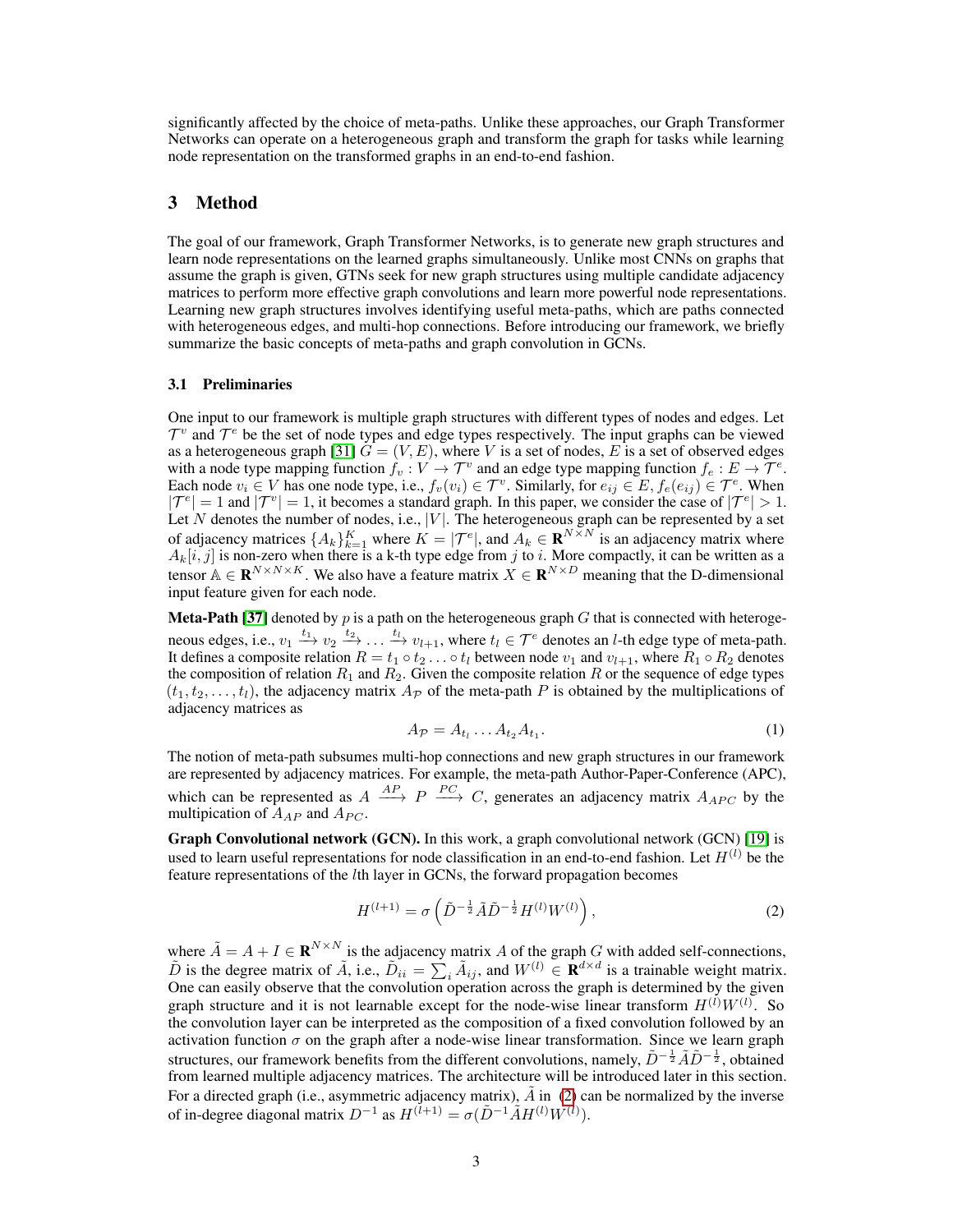

Figure 1: Graph Transformer Layer softly selects adjacency matrices (edge types) from the set of adjacency matrices  $A$  of a heterogeneous graph  $G$  and learns a new meta-path graph represented by  $A^{(1)}$  via the matrix multiplication of two selected adjacency matrices  $Q_1$  and  $Q_2$ . The soft adjacency matrix selection is a weighted sum of candidate adjacency matrices obtained by  $1 \times 1$  convolution with non-negative weights from softmax $(W_{\phi}^1)$ .

## 3.2 Meta-Path Generation

Previous works [37, 43] require manually defined meta-paths and perform Graph Neural Networks on the meta-path graphs. Instead, our Graph Transformer Networks (GTNs) learn meta-paths for given data and tasks and operate graph convolution on the learned meta-path graphs. This gives a chance to find more useful meta-paths and lead to virtually various graph convolutions using multiple meta-path graphs.

The new meta-path graph generation in Graph Transformer (GT) Layer in Fig. 1 has two components. First, GT layer softly selects two graph structures  $Q_1$  and  $Q_2$  from candidate adjacency matrices A. Second, it learns a new graph structure by the composition of two relations (i.e., matrix multiplication of two adjacency matrices,  $Q_1Q_2$ ).

It computes the convex combination of adjacency matrices as  $\sum_{t_l \in \mathcal{T}^e} \alpha_{t_l}^{(l)} A_{t_l}$  in (4) by 1x1 convolution as in Fig. 1 with the weights from softmax function as

$$
Q = F(\mathbb{A}; W_{\phi}) = \phi(\mathbb{A}; \text{softmax}(W_{\phi})),
$$
\n(3)

where  $\phi$  is the convolution layer and  $W_{\phi} \in \mathbf{R}^{1 \times 1 \times K}$  is the parameter of  $\phi$ . This trick is similar to channel attention pooling for low-cost image/action recognition in [8]. Given two softly chosen adjacency matrices  $Q_1$  and  $Q_2$ , the meta-path adjacency matrix is computed by matrix multiplication,  $Q_1Q_2$ . For numerical stability, the matrix is normalized by its degree matrix as  $A^{(l)} = D^{-1}Q_1Q_2$ .

Now, we need to check whether GTN can learn an arbitrary meta-path with respect to edge types and path length. The adjacency matrix of arbitrary length  $l$  meta-paths can be calculated by

$$
A_P = \left(\sum_{t_1 \in \mathcal{T}^e} \alpha_{t_1}^{(1)} A_{t_1}\right) \left(\sum_{t_2 \in \mathcal{T}^e} \alpha_{t_2}^{(2)} A_{t_2}\right) \cdots \left(\sum_{t_l \in \mathcal{T}^e} \alpha_{t_l}^{(l)} A_{t_l}\right) \tag{4}
$$

where  $A_P$  denotes the adjacency matrix of meta-paths,  $\mathcal{T}^e$  denotes a set of edge types and  $\alpha_{t_l}^{(l)}$  is the weight for edge type  $t<sub>l</sub>$  at the lth GT layer. When  $\alpha$  is not one-hot vector,  $A<sub>P</sub>$  can be seen as the weighted sum of all length-l meta-path adjacency matrices. So a stack of  $l$  GT layers allows to learn arbitrary length  $l$  meta-path graph structures as the architecture of GTN shown in Fig. 2. One issue with this construction is that adding GT layers always increase the length of meta-path and this does not allow the original edges. In some applications, both long meta-paths and short meta-paths are important. To learn short and long meta-paths including original edges, we include the identity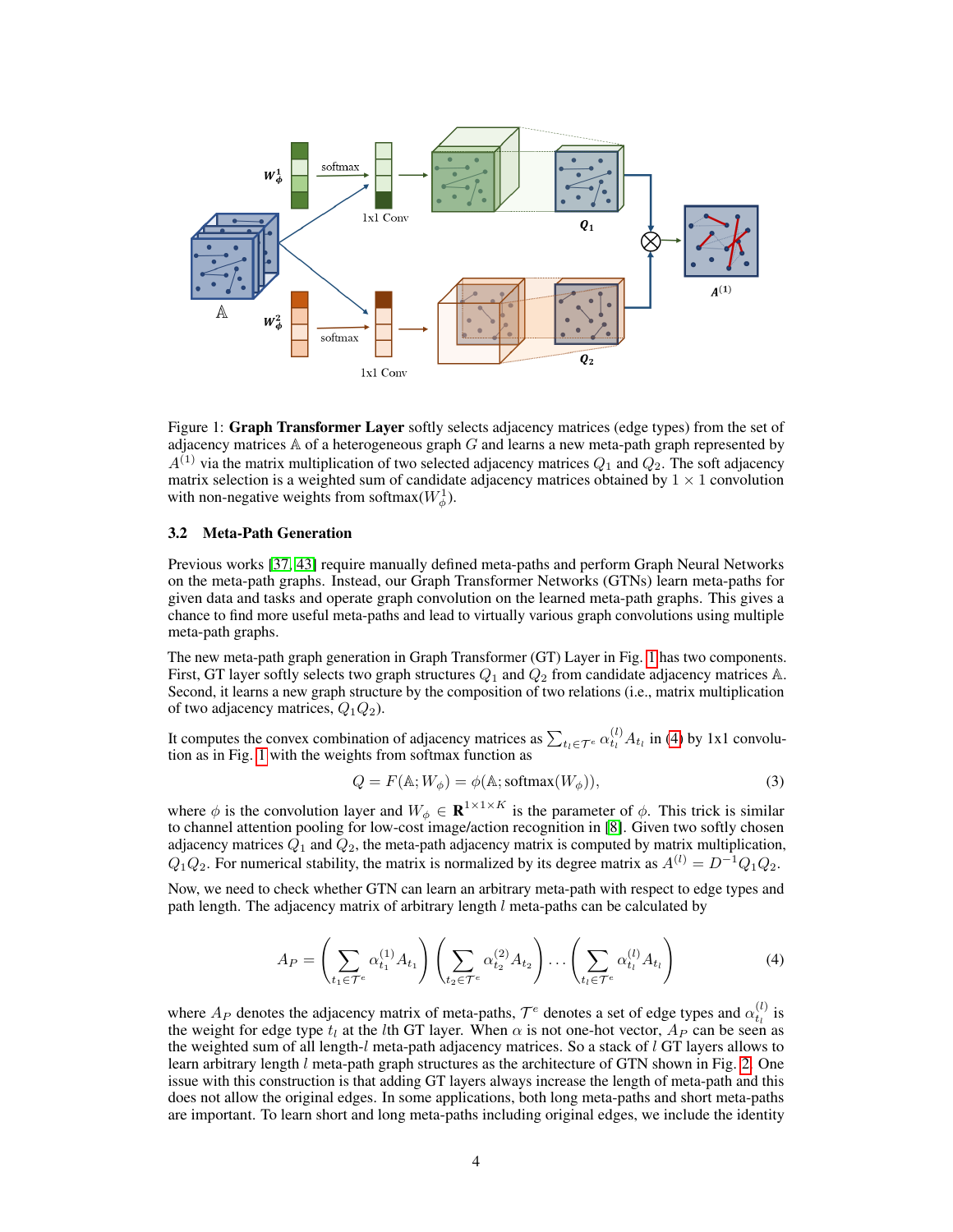

Figure 2: Graph Transformer Networks (GTNs) learn to generate a set of new meta-path adjacency matrices  $\mathbb{A}^{(l)}$  using GT layers and perform graph convolution as in GCNs on the new graph structures. Multiple node representations from the same GCNs on multiple meta-path graphs are integrated by concatenation and improve the performance of node classification.  $\mathbb{Q}_1^{(l)}$  and  $\mathbb{Q}_2^{(l)} \in \mathbb{R}^{N \times N \times C}$  are intermediate adjacency tensors to compute meta-paths at the lth layer.

matrix I in A, i.e.,  $A_0 = I$ . This trick allows GTNs to learn any length of meta-paths up to  $l + 1$ when *l* GT layers are stacked.

#### 3.3 Graph Transformer Networks

We here introduce the architecture of Graph Transformer Networks. To consider multiple types of meta-paths simultaneously, the output channels of  $1 \times 1$  convolution in Fig. 1 is set to C. Then, the GT layer yields a set of meta-paths and the intermediate adjacency matrices  $Q_1$  and  $Q_2$  become adjacency tensors  $\mathbb{Q}_1$  and  $\mathbb{Q}_2 \in \mathbf{R}^{N \times N \times C}$  as in Fig.2. It is beneficial to learn different node representations via multiple different graph structures. After the stack of  $l$  GT layers, a GCN is applied to each channel of meta-path tensor  $\mathbb{A}^{(l)} \in \mathbb{R}^{N \times N \times C}$  and multiple node representations are concatenated as

$$
Z = \prod_{i=1}^{C} \sigma(\tilde{D}_i^{-1} \tilde{A}_i^{(l)} X W), \tag{5}
$$

where  $\parallel$  is the concatenation operator, C denotes the number of channels,  $\tilde{A}_i^{(l)} = A_i^{(l)} + I$  is the adjacency matrix from the *i*th channel of  $\mathbb{A}^{(l)}$ ,  $\tilde{D}_i$  is the degree matrix of  $\tilde{A}_i^{(l)}$ ,  $W \in \mathbf{R}^{d \times d}$  is a trainable weight matrix shared across channels and  $X \in \mathbf{R}^{N \times d}$  is a feature matrix. Z contains the node representations from C different meta-path graphs with variable, at most  $l + 1$ , lengths. It is used for node classification on top and two dense layers followed by a softmax layer are used. Our loss function is a standard cross-entropy on the nodes that have ground truth labels. This architecture can be viewed as an ensemble of GCNs on multiple meta-path graphs learnt by GT layers.

## 4 Experiments

In this section, we evaluate the benefits of our method against a variety of state-of-the-art models on node classification. We conduct experiments and analysis to answer the following research questions: Q1. Are the new graph structures generated by GTN effective for learning node representation? Q2. Can GTN adaptively produce a variable length of meta-paths depending on datasets? Q3. How can we interpret the importance of each meta-path from the adjacency matrix generated by GTNs?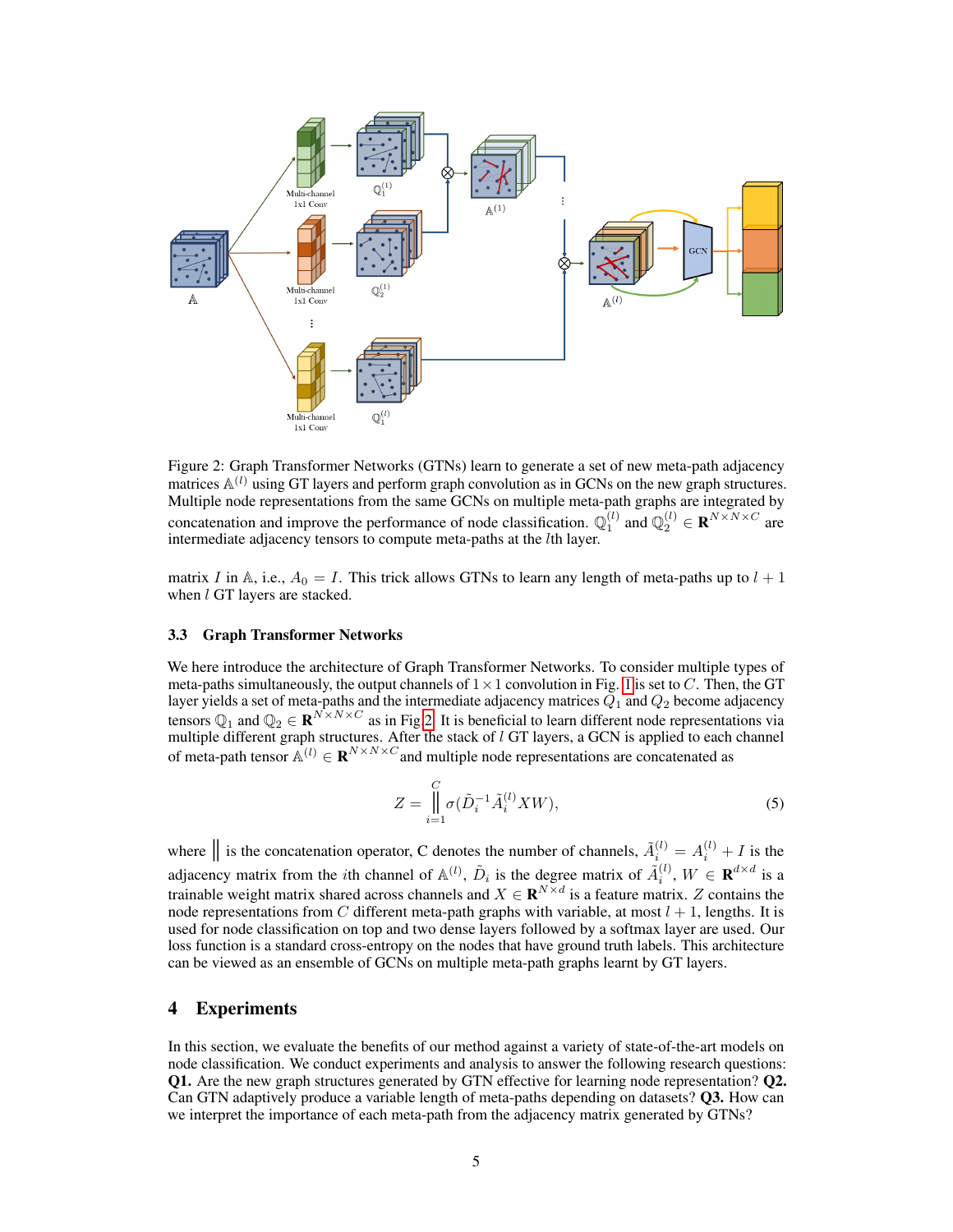Table 1: Datasets for node classification on heterogeneous graphs.

| <b>Dataset</b> | # Nodes | # Edges | # Edge type | # Features | # Training | # Validation | # Test |
|----------------|---------|---------|-------------|------------|------------|--------------|--------|
| <b>DBLP</b>    | 18405   | 67946   |             | 334        | 800        | 400          | 2857   |
| ACM            | 8994    | 25922   | Δ           | 1902       | 600        | 300          | 2125   |
| <b>IMDB</b>    | 12.772  | 37288   |             | 1256       | 300        | 300          | 2339   |

Datasets. To evaluate the effectiveness of meta-paths generated by Graph Transformer Networks, we used heterogeneous graph datasets that have multiple types of nodes and edges. The main task is node classification. We use two citation network datasets DBLP and ACM, and a movie dataset IMDB. The statistics of the heterogeneous graphs used in our experiments are shown in Table 1. DBLP contains three types of nodes (papers (P), authors (A), conferences (C)), four types of edges (PA, AP, PC, CP), and research areas of authors as labels. ACM contains three types of nodes (papers (P), authors (A), subject (S)), four types of edges (PA, AP, PS, SP), and categories of papers as labels. Each node in the two datasets is represented as bag-of-words of keywords. On the other hand, IMDB contains three types of nodes (movies (M), actors (A), and directors (D)) and labels are genres of movies. Node features are given as bag-of-words representations of plots.

Implementation details. We set the embedding dimension to 64 for all the above methods for a fair comparison. The Adam optimizer was used and the hyperparameters (e.g., learning rate, weight decay etc.) are respectively chosen so that each baseline yields its best performance. For random walk based models, a walk length is set to 100 per node for 1000 iterations and the window size is set to 5 with 7 negative samples. For GCN, GAT, and HAN, the parameters are optimized using the validation set, respectively. For our model GTN, we used three GT layers for DBLP and IMDB datasets, two GT layers for ACM dataset. We initialized parameters for  $1 \times 1$  convolution layers in the GT layer with a constant value. Our code is publicly available at [https://github.com/](https://github.com/seongjunyun/Graph_Transformer_Networks) [seongjunyun/Graph\\_Transformer\\_Networks](https://github.com/seongjunyun/Graph_Transformer_Networks).

## 4.1 Baselines

To evaluate the effectiveness of representations learnt by the Graph Transformer Networks in node classification, we compare GTNs with conventional random walk based baselines as well as state-ofthe-art GNN based methods.

Conventional Network Embedding methods have been studied and recently DeepWalk [28] and metapath2vec [10] have shown predominant performance among random walk based approaches. DeepWalk is a random walk based network embedding method which is originally designed for homogeneous graphs. Here we ignore the heterogeneity of nodes/edges and perform DeepWalk on the whole heterogeneous graph. However, metapath2vec is a heterogeneous graph embedding method which performs meta-path based random walk and utilizes skip-gram with negative sampling to generate embeddings.

GNN-based methods We used the GCN [19], GAT [33], and HAN [37] as GNN based methods. GCN is a graph convolutional network which utilizes a localized first-order approximation of the spectral graph convolution designed for the symmetric graphs. Since our datasets are directed graphs, we modified degree normalization for asymmetric adjacency matrices, i.e.,  $\tilde{D}^{-1}\tilde{A}$  rather than  $\tilde{D}^{-1/2}\tilde{A}\tilde{D}^{-1/2}$ . GAT is a graph neural network which uses the attention mechanism on the homogeneous graphs. We ignore the heterogeneity of node/edges and perform GCN and GAT on the whole graph. HAN is a graph neural network which exploits manually selected meta-paths. This approach requires a manual transformation of the original graph into sub-graphs by connecting vertices with pre-defined meta-paths. Here, we test HAN on the selected sub-graphs whose nodes are linked with meta-paths as described in [37].

### 4.2 Results on Node Classification

Effectiveness of the representation learnt from new graph structures. Table 2. shows the performances of GTN and other node classification baselines. By analysing the result of our experiment, we will answer the research Q1 and Q2. We observe that our GTN achieves the highest performance on all the datasets against all network embedding methods and graph neural network methods.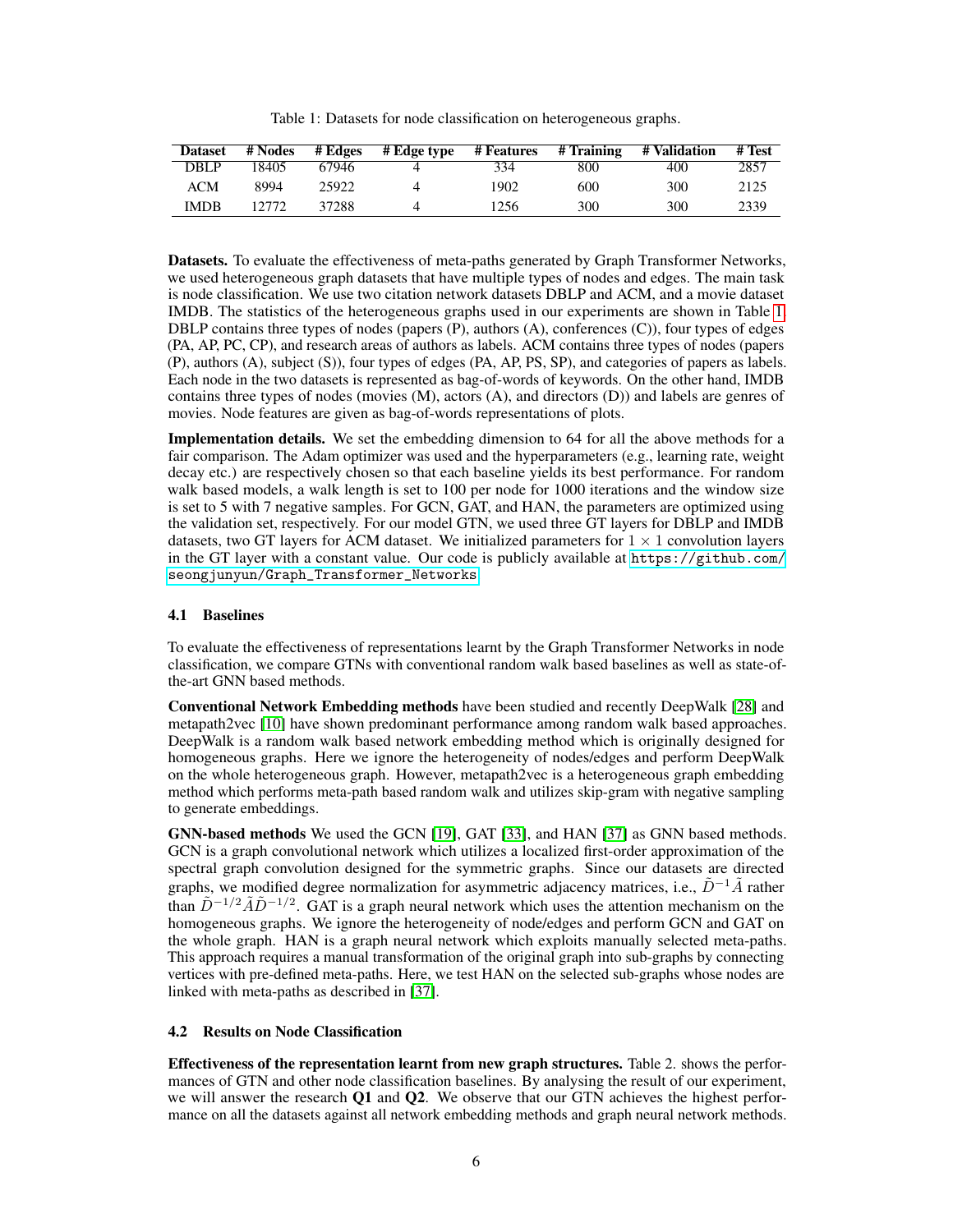Table 2: Evaluation results on the node classification task (F1 score).

|                    |       |  |                         | DeepWalk metapath2vec GCN GAT HAN $GTN_{-I}$ GTN (proposed) |
|--------------------|-------|--|-------------------------|-------------------------------------------------------------|
| DBLP $\vert$ 63.18 | 85.53 |  | 87.30 93.71 92.83 93.91 | 94.18                                                       |
| $ACM$ 67.42        | 87.61 |  | 91.60 92.33 90.96 91.13 | 92.68                                                       |
| $IMDB$ 32.08       | 35.21 |  | 56.89 58.14 56.77 52.33 | 60.92                                                       |

GNN-based methods, *e.g*., GCN, GAT, HAN, and the GTN perform better than random walk-based network embedding methods. Furthermore, the GAT usually performs better than the GCN. This is because the GAT can specify different weights to neighbor nodes while the GCN simply averages over neighbor nodes. Interestingly, though the HAN is a modified GAT for a heterogeneous graph, the GAT usually performs better than the HAN. This result shows that using the pre-defined meta-paths as the HAN may cause adverse effects on performance. In contrast, Our GTN model achieved the best performance compared to all other baselines on all the datasets even though the GTN model uses only one GCN layer whereas GCN, GAT and HAN use at least two layers. It demonstrates that the GTN can learn a new graph structure which consists of useful meta-paths for learning more effective node representation. Also compared to a simple meta-path adjacency matrix with a constant in the baselines, *e.g*., HAN, the GTN is capable of assigning variable weights to edges.

Identify matrix in A to learn variable-length meta-paths. As mentioned in Section 3.2, the identity matrix is included in the candidate adjacency matrices A. To verify the effect of identity matrix, we trained and evaluated another model named  $G T N_{-I}$  as an ablation study. the  $G T N_{-I}$ has exactly the same model structure as GTN but its candidate adjacency matrix  $A$  doesn't include an identity matrix. In general, the  $GTN_{-I}$  consistently performs worse than the GTN. It is worth to note that the difference is greater in IMDB than DBLP. One explanation is that the length of meta-paths  $GTN_{-I}$  produced is not effective in IMDB. As we stacked 3 layers of GTL,  $GTN_{-I}$  always produce 4-length meta-paths. However shorter meta-paths (e.g. MDM) are preferable in IMDB.

#### 4.3 Interpretation of Graph Transformer Networks

We examine the transformation learnt by GTNs to discuss the question interpretability **Q3**. We first describe how to calculate the importance of each meta-path from our GT layers. For the simplicity, we assume the number of output channels is one. To avoid notational clutter, we define a shorthand notation  $\alpha \cdot A = \sum_{k=1}^{K} \alpha_k A_k$  for a convex combination of input adjacency matrices. The *l*th GT layer in Fig. 2 generates an adjacency matrix  $A^{(l)}$  for a new meta-path graph using the previous layer's output  $A^{(\bar{l}-1)}$  and input adjacency matrices  $\alpha^{(l)} \cdot A$  as follows:

$$
A^{(l)} = \left(D^{(l-1)}\right)^{-1} A^{(l-1)} \left(\sum_{i}^{K} \alpha_i^{(l)} A_i\right),\tag{6}
$$

where  $D^{(l)}$  denotes a degree matrix of  $A^{(l)}$ ,  $A_i$  denotes the input adjacency matrix for an edge type i and  $\alpha_i$  denotes the weight of  $A_i$ . Since we have two convex combinations at the first layer as in Fig. 1, we denote  $\alpha^{(0)} = \text{softmax}(W_{\phi}^1), \alpha^{(1)} = \text{softmax}(W_{\phi}^2)$ . In our GTN, the meta-path tensor from the previous tensor is reused for  $\mathbb{Q}_1^l$ , we only need  $\alpha^{(l)} = \text{softmax}(W^2_{\phi})$  for each layer to calculate  $\mathbb{Q}_2^l$ . Then, the new adjacency matrix from the *l*th GT layer can be written as

$$
A^{(l)} = \left(D^{(l-1)}\right)^{-1} \dots \left(D^{(1)}\right)^{-1} \left( (\alpha^{(0)} \cdot \mathbb{A})(\alpha^{(1)} \cdot \mathbb{A})(\alpha^{(2)} \cdot \mathbb{A}) \dots (\alpha^{(l)} \cdot \mathbb{A})\right) \tag{7}
$$

$$
= \left(D^{(l-1)}\right)^{-1} \dots \left(D^{(1)}\right)^{-1} \left(\sum_{t_0, t_1, \dots, t_l \in \mathcal{T}^e} \alpha_{t_0}^{(0)} \alpha_{t_1}^{(1)} \dots \alpha_{t_l}^{(l)} A_{t_0} A_{t_1} \dots A_{t_l}\right), \quad (8)
$$

where  $\mathcal{T}^e$  denotes a set of edge types and  $\alpha_{t_l}^{(l)}$  is an attention score for edge type  $t_l$  at the *l*th GT layer. So,  $A^{(l)}$  can be viewed as a weighted sum of all meta-paths including 1-length (original edges) to l-length meta-paths. The contribution of a meta-path  $t_l, t_{l-1}, \ldots, t_0$ , is obtained by  $\prod_{i=0}^l \alpha_{t_i}^{(i)}$ .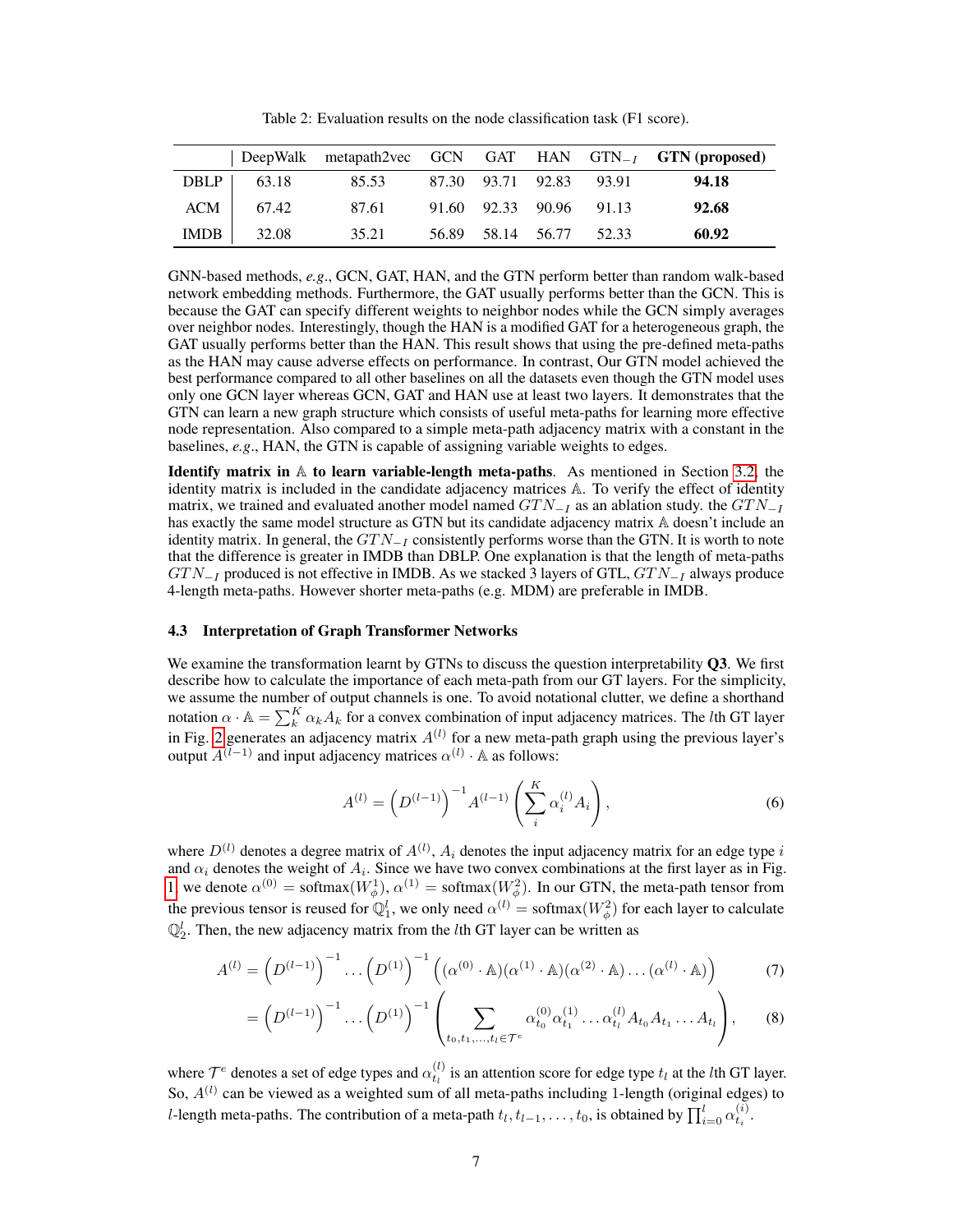Table 3: Comparison with predefined meta-paths and top-ranked meta-paths by GTNs. Our model found important meta-paths that are consistent with pre-defined meta-paths between target nodes (a type of nodes with labels for node classifications). Also, new relevant meta-paths between all types of nodes are discovered by GTNs.

| Dataset     | Predefined | Meta-path learnt by GTNs     |                  |  |  |  |
|-------------|------------|------------------------------|------------------|--|--|--|
|             | Meta-path  | Top 3 (between target nodes) | Top $3$ (all)    |  |  |  |
| <b>DBLP</b> | APCPA, APA | APCPA, APAPA, APA            | CPCPA, APCPA, CP |  |  |  |
| <b>ACM</b>  | PAP, PSP   | PAP, PSP                     | APAP, APA, SPAP  |  |  |  |
| <b>IMDB</b> | MAM, MDM   | MDM, MAM, MDMDM              | DM, AM, MDM      |  |  |  |



Figure 3: After applying softmax function on 1x1 conv filter  $W^i_{\phi}$  (i: index of layer) in Figure 1, we visualized this attention score of adjacency matrix (edge type) in DBLP (left) and IMDB (right) datasets. (a) Respectively, each edge indicates (Paper-Author), (Author-Paper), (Paper-Conference), (Conference-Paper), and identity matrix. (b) Edges in IMDB dataset indicates (Movie-Director), (Director-Movie), (Movie-Actor), (Actor-Movie), and identity matrix.

Now we can interpret new graph structures learnt by GTNs. The weight  $\prod_{i=0}^{l} \alpha_{t_i}^{(i)}$  for a meta-path  $(t_0, t_1, \ldots t_l)$  is an attention score and it provides the importance of the meta-path in the prediction task. In Table 3 we summarized predefined meta-paths, that are widely used in literature, and the meta-paths with high attention scores learnt by GTNs.

As shown in Table 3, between target nodes, that have class labels to predict, the predefined meta-paths by domain knowledge are consistently top-ranked by GTNs as well. This shows that GTNs are capable of learning the importance of meta-paths for tasks. More interestingly, GTNs discovered important meta-paths that are not in the predefined meta-path set. For example, in the DBLP dataset GTN ranks CPCPA as most importance meta-paths, which is not included in the predefined meta-path set. It makes sense that author's research area (label to predict) is relevant to the venues where the author publishes. We believe that the interpretability of GTNs provides useful insight in node classification by the attention scores on meta-paths.

Fig.3 shows the attention scores of adjacency matrices (edge type) from each Graph Transformer Layer. Compared to the result of DBLP, identity matrices have higher attention scores in IMDB. As discussed in Section 3.3, a GTN is capable of learning shorter meta-paths than the number of GT layers, which they are more effective as in IMDB. By assigning higher attention scores to the identity matrix, the GTN tries to stick to the shorter meta-paths even in the deeper layer. This result demonstrates that the GTN has ability to adaptively learns most effective meta-path length depending on the dataset.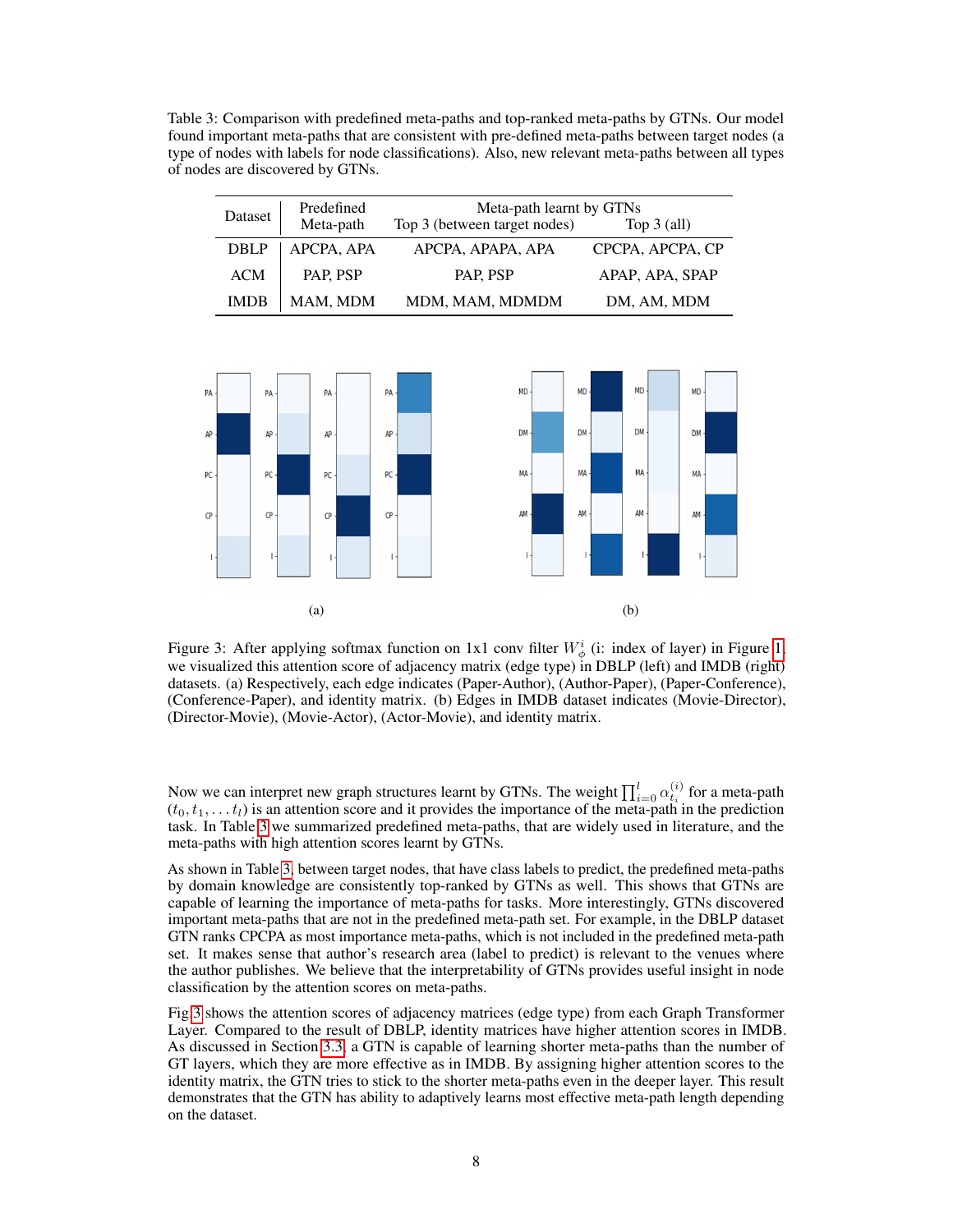# 5 Conclusion

We proposed Graph Transformer Networks for learning node representation on a heterogeneous graph. Our approach transforms a heterogeneous graph into multiple new graphs defined by meta-paths with arbitrary edge types and arbitrary length up to one less than the number of Graph Transformer layers while it learns node representation via convolution on the learnt meta-path graphs. The learnt graph structures lead to more effective node representation resulting in state-of-the art performance, without any predefined meta-paths from domain knowledge, on all three benchmark node classification on heterogeneous graphs. Since our Graph Transformer layers can be combined with existing GNNs, we believe that our framework opens up new ways for GNNs to optimize graph structures by themselves to operate convolution depending on data and tasks without any manual efforts. Interesting future directions include studying the efficacy of GT layers combined with different classes of GNNs rather than GCNs. Also, as several heterogeneous graph datasets have been recently studied for other network analysis tasks, such as link prediction [36, 41] and graph classification [17, 24], applying our GTNs to the other tasks can be interesting future directions.

## 6 Acknowledgement

This work was supported by the National Research Foundation of Korea (NRF) grant funded by the Korea government (MSIT) (NRF-2019R1G1A1100626, NRF-2016M3A9A7916996, NRF-2017R1A2A1A17069645).

## References

- [1] R. v. d. Berg, T. N. Kipf, and M. Welling. Graph convolutional matrix completion. *arXiv preprint arXiv:1706.02263*, 2017.
- [2] S. Bhagat, G. Cormode, and S. Muthukrishnan. Node classification in social networks. In *Social network data analytics*, pages 115–148. Springer, 2011.
- [3] S. Bhagat, G. Cormode, and S. Muthukrishnan. Node classification in social networks. In *Social network data analytics*, pages 115–148. 2011.
- [4] M. M. Bronstein, J. Bruna, Y. LeCun, A. Szlam, and P. Vandergheynst. Geometric deep learning: going beyond euclidean data. *IEEE Signal Processing Magazine*, 34(4):18–42, 2017.
- [5] J. Bruna, W. Zaremba, A. Szlam, and Y. LeCun. Spectral networks and locally connected networks on graphs. *arXiv preprint arXiv:1312.6203*, 2013.
- [6] J. Chen, J. Zhu, and L. Song. Stochastic training of graph convolutional networks with variance reduction. *arXiv preprint arXiv:1710.10568*, 2017.
- [7] J. Chen, T. Ma, and C. Xiao. FastGCN: Fast learning with graph convolutional networks via importance sampling. In *International Conference on Learning Representations*, 2018.
- [8] Y. Chen, Y. Kalantidis, J. Li, S. Yan, and J. Feng. A2-nets: Double attention networks. In *Advances in Neural Information Processing Systems*, pages 352–361, 2018.
- [9] M. Defferrard, X. Bresson, and P. Vandergheynst. Convolutional neural networks on graphs with fast localized spectral filtering. In *Advances in neural information processing systems*, pages 3844–3852, 2016.
- [10] Y. Dong, N. V. Chawla, and A. Swami. metapath2vec: Scalable representation learning for heterogeneous networks. In *KDD '17*, pages 135–144, 2017.
- [11] D. K. Duvenaud, D. Maclaurin, J. Iparraguirre, R. Bombarell, T. Hirzel, A. Aspuru-Guzik, and R. P. Adams. Convolutional networks on graphs for learning molecular fingerprints. In *Advances in neural information processing systems*, pages 2224–2232, 2015.
- [12] J. Gilmer, S. S. Schoenholz, P. F. Riley, O. Vinyals, and G. E. Dahl. Neural message passing for quantum chemistry. In *Proceedings of the 34th International Conference on Machine Learning-Volume 70*, pages 1263–1272, 2017.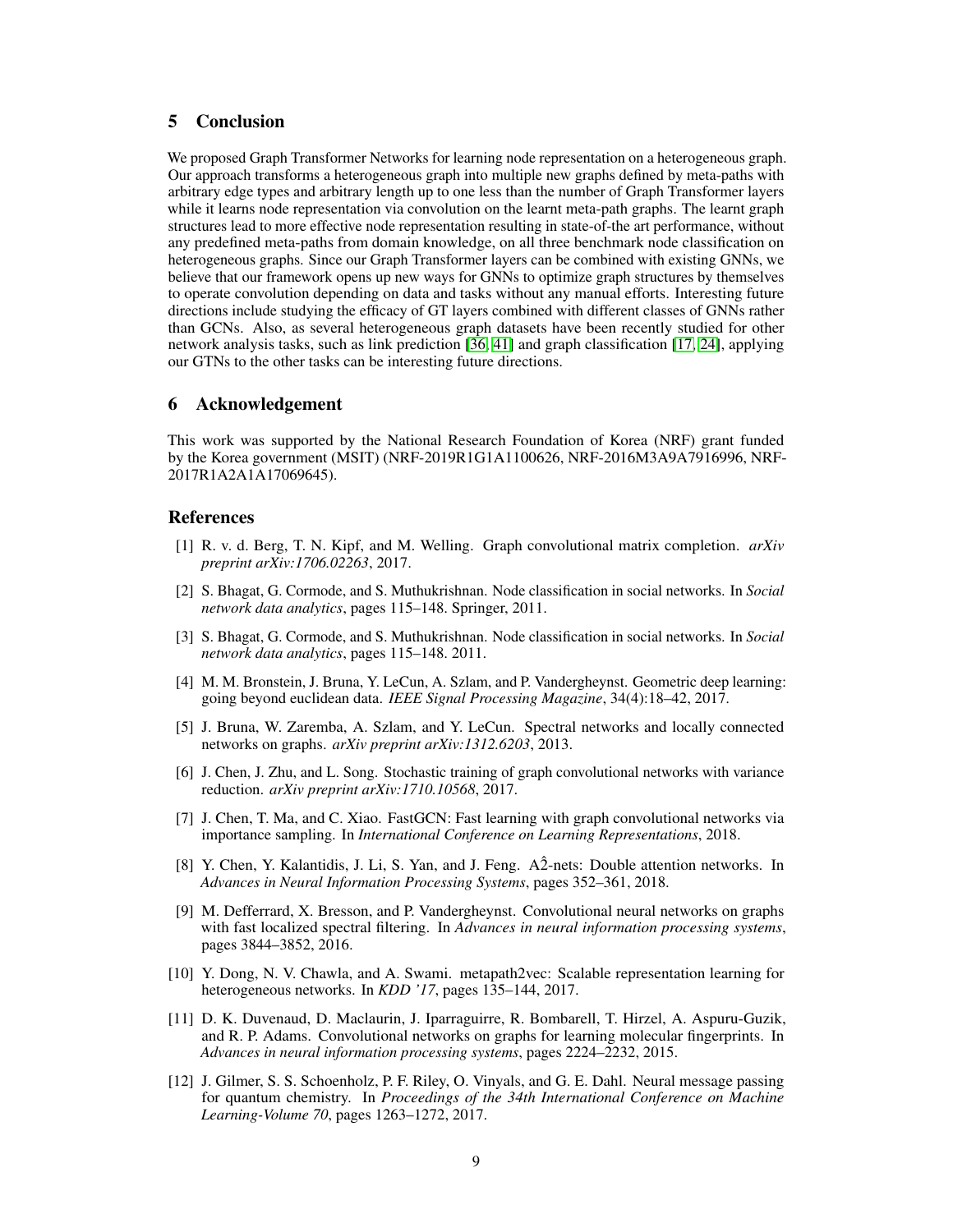- [13] A. Grover and J. Leskovec. node2vec: Scalable feature learning for networks. In *Proceedings of the 22nd ACM SIGKDD International Conference on Knowledge Discovery and Data Mining*, 2016.
- [14] W. L. Hamilton, R. Ying, and J. Leskovec. Inductive representation learning on large graphs. *CoRR*, abs/1706.02216, 2017.
- [15] M. Henaff, J. Bruna, and Y. LeCun. Deep convolutional networks on graph-structured data. *CoRR*, abs/1506.05163, 2015.
- [16] M. Jaderberg, K. Simonyan, A. Zisserman, et al. Spatial transformer networks. In *Advances in neural information processing systems*, pages 2017–2025, 2015.
- [17] R. Kim, C. H. So, M. Jeong, S. Lee, J. Kim, and J. Kang. Hats: A hierarchical graph attention network for stock movement prediction, 2019.
- [18] T. N. Kipf and M. Welling. Variational graph auto-encoders. *NIPS Workshop on Bayesian Deep Learning*, 2016.
- [19] T. N. Kipf and M. Welling. Semi-supervised classification with graph convolutional networks. In *International Conference on Learning Representations (ICLR)*, 2017.
- [20] S. I. Ktena, S. Parisot, E. Ferrante, M. Rajchl, M. C. H. Lee, B. Glocker, and D. Rueckert. Distance metric learning using graph convolutional networks: Application to functional brain networks. *CoRR*, 2017.
- [21] J. Lee, I. Lee, and J. Kang. Self-attention graph pooling. *CoRR*, 2019.
- [22] T. Lei, W. Jin, R. Barzilay, and T. Jaakkola. Deriving neural architectures from sequence and graph kernels. In *Proceedings of the 34th International Conference on Machine Learning-Volume 70*, pages 2024–2033, 2017.
- [23] D. Liben-Nowell and J. Kleinberg. The link-prediction problem for social networks. *Journal of the American society for information science and technology*, 58(7):1019–1031, 2007.
- [24] H. Linmei, T. Yang, C. Shi, H. Ji, and X. Li. Heterogeneous graph attention networks for semi-supervised short text classification. In *Proceedings of the 2019 Conference on Empirical Methods in Natural Language Processing (EMNLP)*, 2019.
- [25] Z. Liu, C. Chen, L. Li, J. Zhou, X. Li, L. Song, and Y. Qi. Geniepath: Graph neural networks with adaptive receptive paths. *arXiv preprint arXiv:1802.00910*, 2018.
- [26] F. Monti, D. Boscaini, J. Masci, E. Rodolà, J. Svoboda, and M. M. Bronstein. Geometric deep learning on graphs and manifolds using mixture model cnns. *CoRR*, abs/1611.08402, 2016.
- [27] F. Monti, M. Bronstein, and X. Bresson. Geometric matrix completion with recurrent multigraph neural networks. In *Advances in Neural Information Processing Systems*, pages 3697– 3707, 2017.
- [28] B. Perozzi, R. Al-Rfou, and S. Skiena. Deepwalk: Online learning of social representations. In *Proceedings of the 20th ACM SIGKDD international conference on Knowledge discovery and data mining*, pages 701–710, 2014.
- [29] F. Scarselli, M. Gori, A. C. Tsoi, M. Hagenbuchner, and G. Monfardini. The graph neural network model. *IEEE Transactions on Neural Networks*, 2009.
- [30] M. Schlichtkrull, T. N. Kipf, P. Bloem, R. Van Den Berg, I. Titov, and M. Welling. Modeling relational data with graph convolutional networks. In *European Semantic Web Conference*, pages 593–607, 2018.
- [31] C. Shi, Y. Li, J. Zhang, Y. Sun, and S. Y. Philip. A survey of heterogeneous information network analysis. *IEEE Transactions on Knowledge and Data Engineering*, 29(1):17–37, 2016.
- [32] J. Tang, M. Qu, M. Wang, M. Zhang, J. Yan, and Q. Mei. Line: Large-scale information network embedding. In *WWW*, 2015.